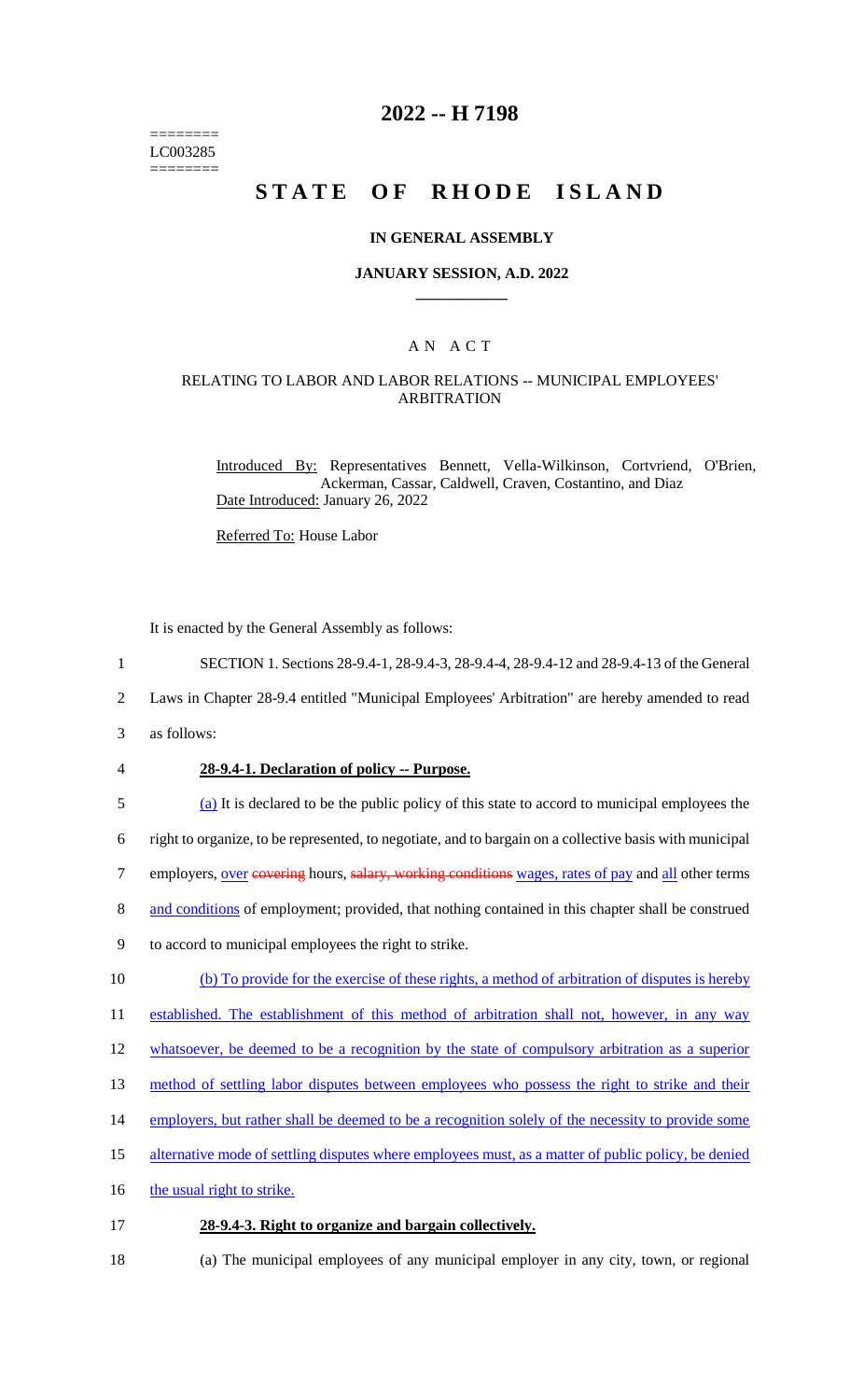school district shall have the right to negotiate and to bargain collectively with their respective municipal employers and to be represented by an employee organization in the negotiation or 3 collective bargaining concerning hours, salary, working conditions wages, rates of pay, and all other terms and conditions of employment.

 (b) Notwithstanding the provisions of subsection (a), for those municipal employees who are employed by school districts, collective bargaining agreements shall not provide for benefits for health care ("benefit plans") for school district employees unless such benefit plans are authorized in accordance with chapter 73 of title 27. School district employees whose collective bargaining agreements expire on or after September 30, 2011 may, upon expiration of such collective bargaining agreements, receive benefit plans including, but not limited to, those recommended in accordance with chapter 73 of title 27.

### **28-9.4-4. Recognition of bargaining agent.**

 The employee organization selected by the municipal employees in an appropriate bargaining unit, as determined by the state labor relations board, shall be recognized by the municipal employer or the city, town, or district as the sole and exclusive negotiating or bargaining agent for all of the municipal employees in the appropriate bargaining unit in the city, town, or school district unless and until recognition of the employee organization is withdrawn or changed by vote of the municipal employees in the appropriate bargaining unit after a duly conducted election held pursuant to the provisions of this chapter. An employee organization or the municipal employer may designate any person or persons to negotiate or bargain in its behalf; provided, 21 however, that the person or persons so designated shall be given the authority to enter into and conclude an effective and binding collective bargaining agreement.

**28-9.4-12. Hearings.**

 (a) The arbitrators shall call a hearing to be held within ten (10) days after their appointment and shall give at least seven (7) days notice, in writing, to the negotiating or bargaining agent and the municipal employer of the time and place of the hearing.

 (b) The hearing shall be informal, and the rules of evidence prevailing in judicial proceedings shall not be binding. Any and all documentary evidence and other data deemed relevant by the arbitrators may be received in evidence.

 (c) The arbitrators shall have the power to administer oaths and to require by subpoena the attendance and testimony of witnesses, and the production of books, records, and other evidence relative or pertinent to the issues presented to them for determination.

 (d) Both the negotiating or bargaining agent and the municipal employer shall have the right to be represented at any hearing before the arbitrators by counsel of their own choosing.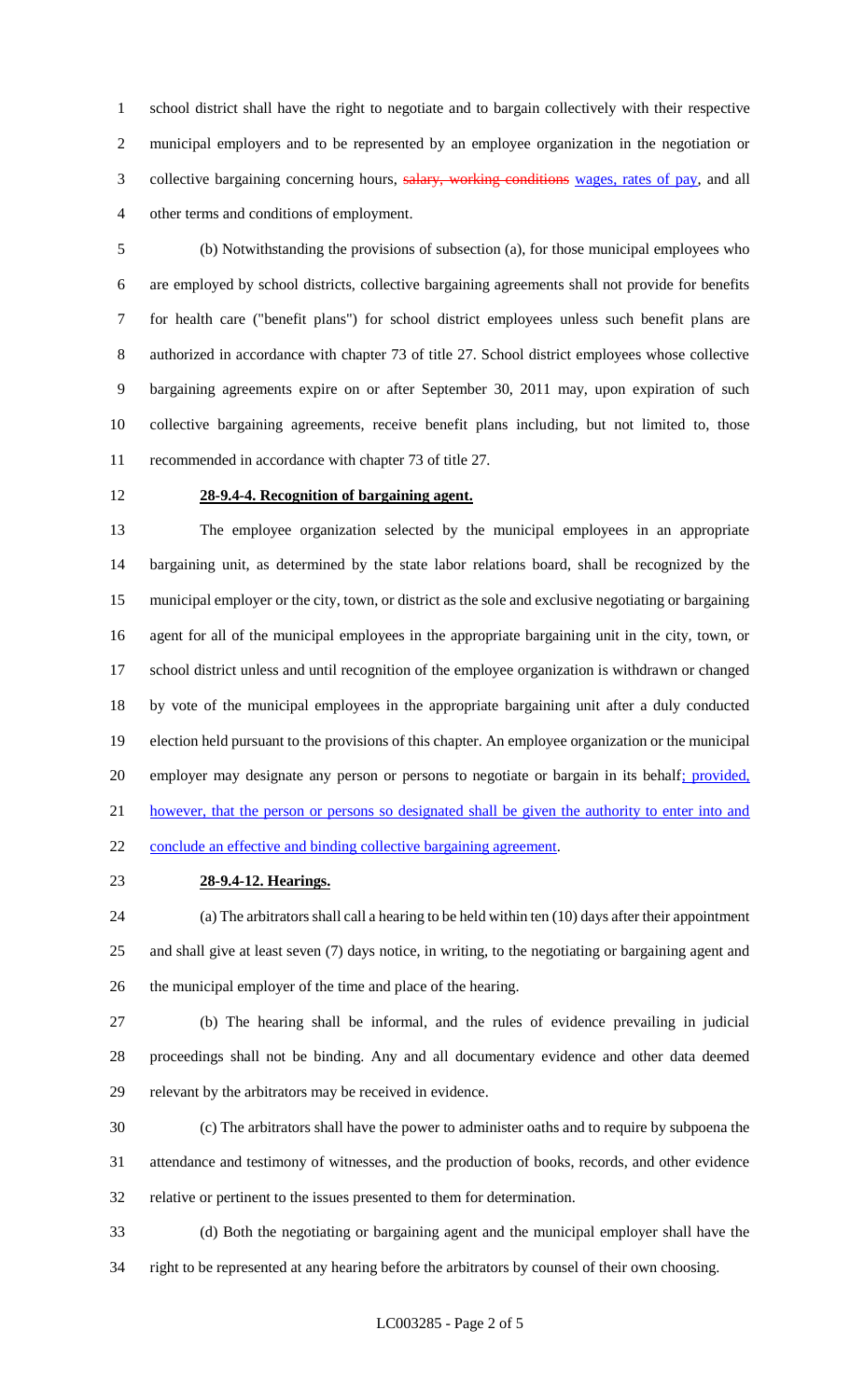(e) The hearing conducted by the arbitrators shall be concluded within twenty (20) days of the time of commencement, and within ten (10) days after the conclusion of the hearings, the arbitrators shall make written findings and a written opinion upon the issues presented, a copy of which shall be mailed or otherwise delivered to the negotiating or bargaining agent or its attorney 5 or other designated representative and the municipal employer.  $\Delta$  majority decision of the arbitrators shall be final and binding upon both the bargaining agent and the municipal employer.

#### **28-9.4-13. Appeal from decision.**

 (a) While the parties are engaged in negotiations and/or utilizing the dispute resolution process as required in § 28-9.4-10, all terms and conditions in the collective bargaining agreement shall remain in effect. The decision of the arbitrators shall be made public and shall be binding upon the municipal employees in the appropriate bargaining unit and their representative and the 12 municipal employer on all matters not involving the expenditure of money. Should either party 13 reject the nonbinding matters in the decision of the arbitrators, the binding matters shall be 14 implemented. Following the conclusion of the dispute resolution process as required in § 28-9.4- 10, should the parties still be unable to reach agreement, all contractual provisions related to wages and benefits contained in the collective bargaining agreement, except for any contractual provisions that limit layoffs, shall continue as agreed to in the expired collective bargaining agreement until such time as a successor agreement has been reached between the parties.

 (b) The decision of the arbitrators shall be final and cannot be appealed except on the ground that the decision was procured by fraud or that it violates the law, in which case appeals

shall be to the superior court.

 (c) The municipal employer shall within three (3) days after it receives the decision send a true copy of the decision by certified or registered mail postage prepaid to the department or agency of the municipal employer responsible for the preparation of the budget and to the agency of the municipal employer that appropriates money for the operation of the particular municipal function or service in the city, town, or regional school district involved, if the decision involves the expenditure of money.

 SECTION 2. Chapter 28-9.4 of the General Laws entitled "Municipal Employees' Arbitration" is hereby amended by adding thereto the following section:

#### **28-9.4-12.1. Factors to be considered by arbitration board.**

The arbitrators shall conduct the hearings and render their decision upon the basis of a

prompt, peaceful and just settlement of wages, rates of pay, hours or terms and conditions of

33 employment disputes, between the municipal employees and their municipal employer. The factors,

34 among others, to be given weight by the arbitrators in arriving at a decision shall include: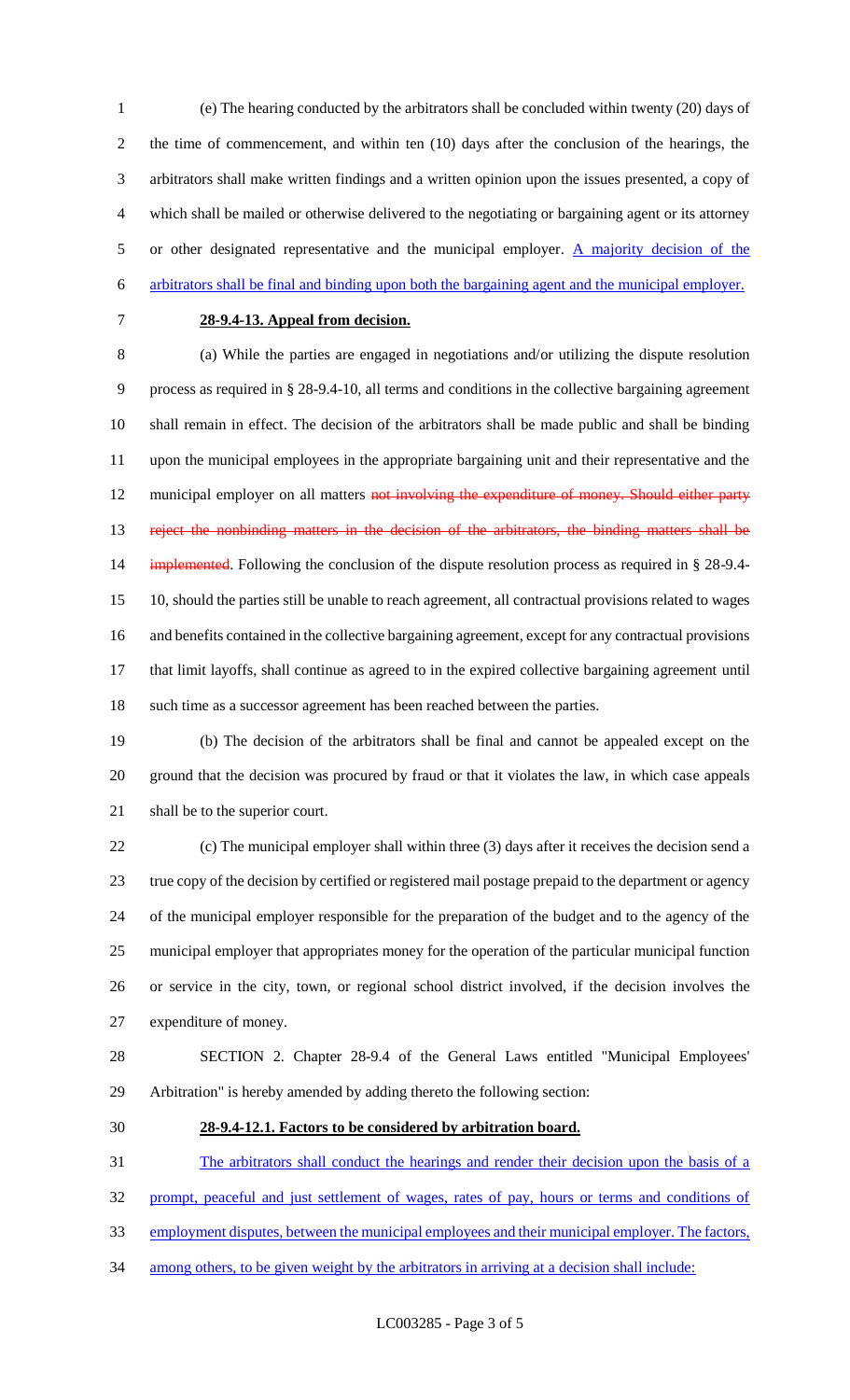1 (1) Comparison of wage rates or hourly conditions of employment of a municipal employer 2 in question, with prevailing wage rates or hourly conditions of employment for the same or similar 3 work of employees exhibiting like or similar skills, under the same or similar working conditions 4 in the local operating area involved; 5 (2) Comparison of wage rates or hourly conditions of employment of the municipal 6 employer in question with wage rates or hourly conditions of employment maintained for the same 7 or similar work of employees exhibiting like or similar skills under the same or similar working 8 conditions in the local operating area involved; 9 (3) Comparison of wage rates or hourly conditions of employment of the municipal 10 employer in question with wage rates or hourly conditions of employment of municipal employers 11 in cities or towns of comparable size; 12 (4) Interest and welfare of the public; and 13 (5) Comparison of peculiarities of employment with other trades or professions, 14 specifically: 15 (i) Hazards of employment; 16 (ii) Physical qualifications; 17 (iii) Educational qualifications; 18 (iv) Mental qualifications; and 19 (v) Job training and skills. 20 SECTION 3. This act shall take effect upon passage.

======== LC003285 ========